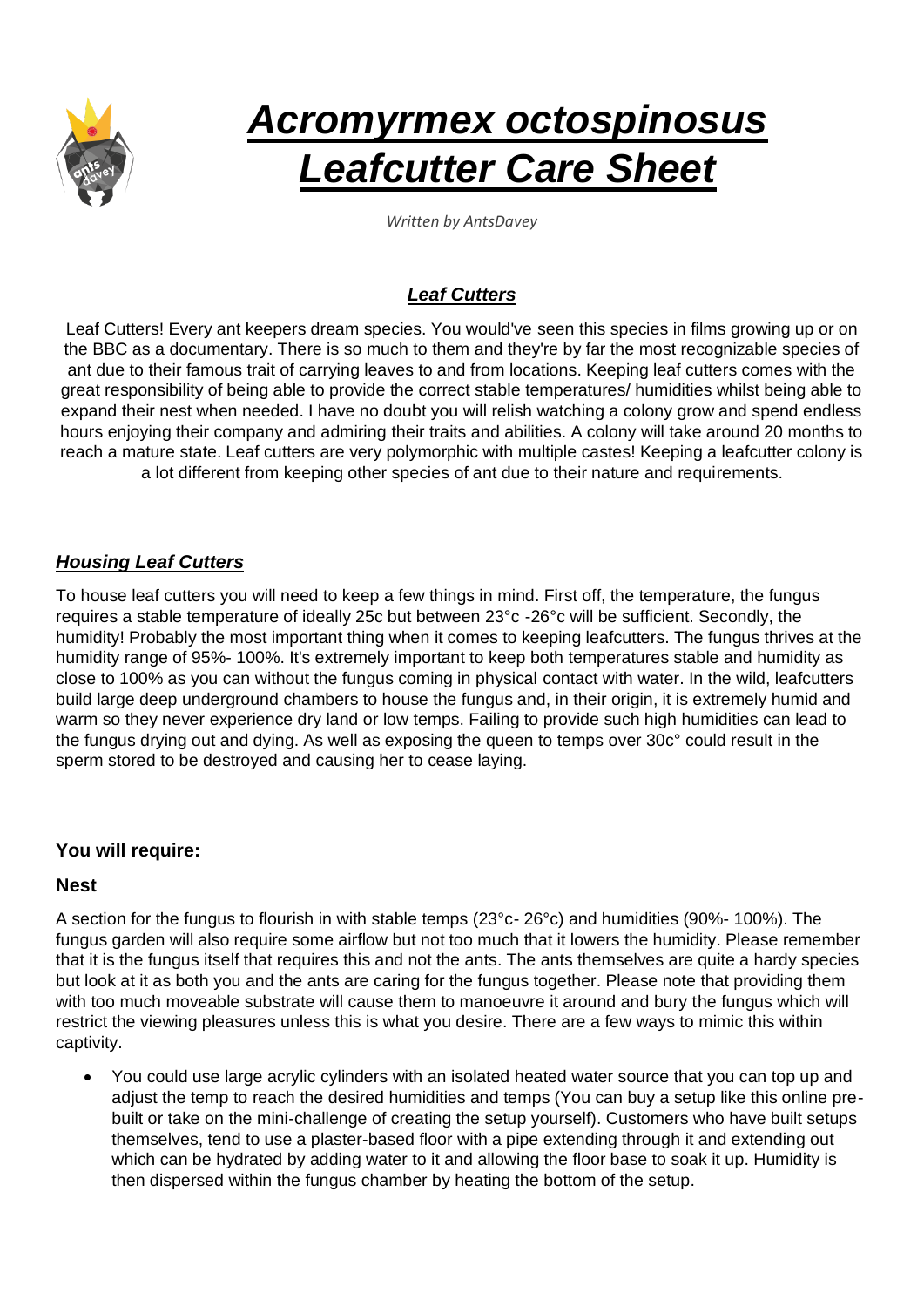- You could also invest in a large tank and create an island like setup with a moat and heat the water using water heaters but please keep in mind that you may require to have a slanted lid to avoid the condensation dripping onto the fungus. In addition to this, you could also cover the fungus to avoid this happening but still keeping in mind the requirements it needs.
- You could keep it basic by simply having an absorbable substrate like coco fibre and clay balls/ hydroballs and manually hydrating the nest when needed to by using a spray bottle but be careful not to spray the fungus. You can tackle this by using a small cover over the fungus within the setup and expanding it as it grows until they fill the chamber up completely.

Any setup where you can achieve the correct conditions is perfect. In the wild, the fungus is in complete darkness but while keeping this species, I have noticed that light does not affect them in the slightest. Please keep in mind that eventually, they will fill up a fungus chamber in which they will require more room to keep expanding!

# **Foraging Area**

A foraging area in which the ants can travel to and from to cut and collect leaves to bring back to the fungus in able for the fungus to break them down and continue growing and expanding. Many people mistake leaf cutters for eating the leaves when in fact, they use them to aid the growth of the fungus in which feeds the whole colony. When creating a foraging area, you need to keep in mind the distance of the area to the nest. These ants like to travel some distance and this is where the iconic trait comes into play of you being able to see them carrying cut leaves back to the fungus. Larger colonies have been found to travel up to 100m in the quest for food! In smaller colonies, it's not necessary to provide longer distances to travel as the few foragers must collect leaves and bring them back to feed the fungus. A small walking distance to leaves is fine with smaller colonies but in more mature colonies, I'd recommend providing longer traveling distances as this encourages natural behaviour and it's great to witness the iconic trait. You can mimic this by wrapping a wide enough tubing around an object vertically to simulate them traveling a distance without taking up much room. Otherwise, expand some tubing across a room and let your imagination take over to create the setup of your dreams and enjoy this amazing species in full swing. You could also have them travel openly above you on a rope for example. Keep in mind the size of the tubing if using! Ideally, I recommend a 30mm diameter tubing size to allow the ants to comfortably bring leaves back. However, these ants aren't stupid and will be able to bring them back regardless but with more difficulty. The foraging area will require a temperature of 21°c- 27°c and a humidity range of 50%- 70%. Again, the ants themselves are hardy but it's the fungus that is sensitive to climates. Airflow within the foraging area is completely fine, as long as it doesn't affect the fungus chamber.

# **A Garbage Chamber**

A garbage chamber or a designated garbage area is very important for the ants so they can make sure they do not pile garbage near the fungus as the smell of the waste can kill the fungus itself. Create a chamber away from the nest in which the ants can throw away dead fungus and any other rubbish they no longer need. To encourage and establish an area as a "garbage chamber", you may need to manually pick up their rubbish and place it in there for them to understand the said area as the dumping ground. They will then find this chamber themselves and start to do it without your help. In the wild, leafcutters bury their rubbish in which it then fertilizes the soil which works well. In captivity, this is not possible and the rubbish will build up and will come back to haunt them so if you're using substrate then be sure it's not deep enough for this natural behaviour to occur. The garbage chamber requires a temperature of 21°c- 27°c and humidity of 30%- 60% if possible. Be sure to empty the waste when needed to avoid it piling up too much and attracting nasty things. Airflow within the Garbage area is completely fine, as long as it doesn't affect the fungus chamber.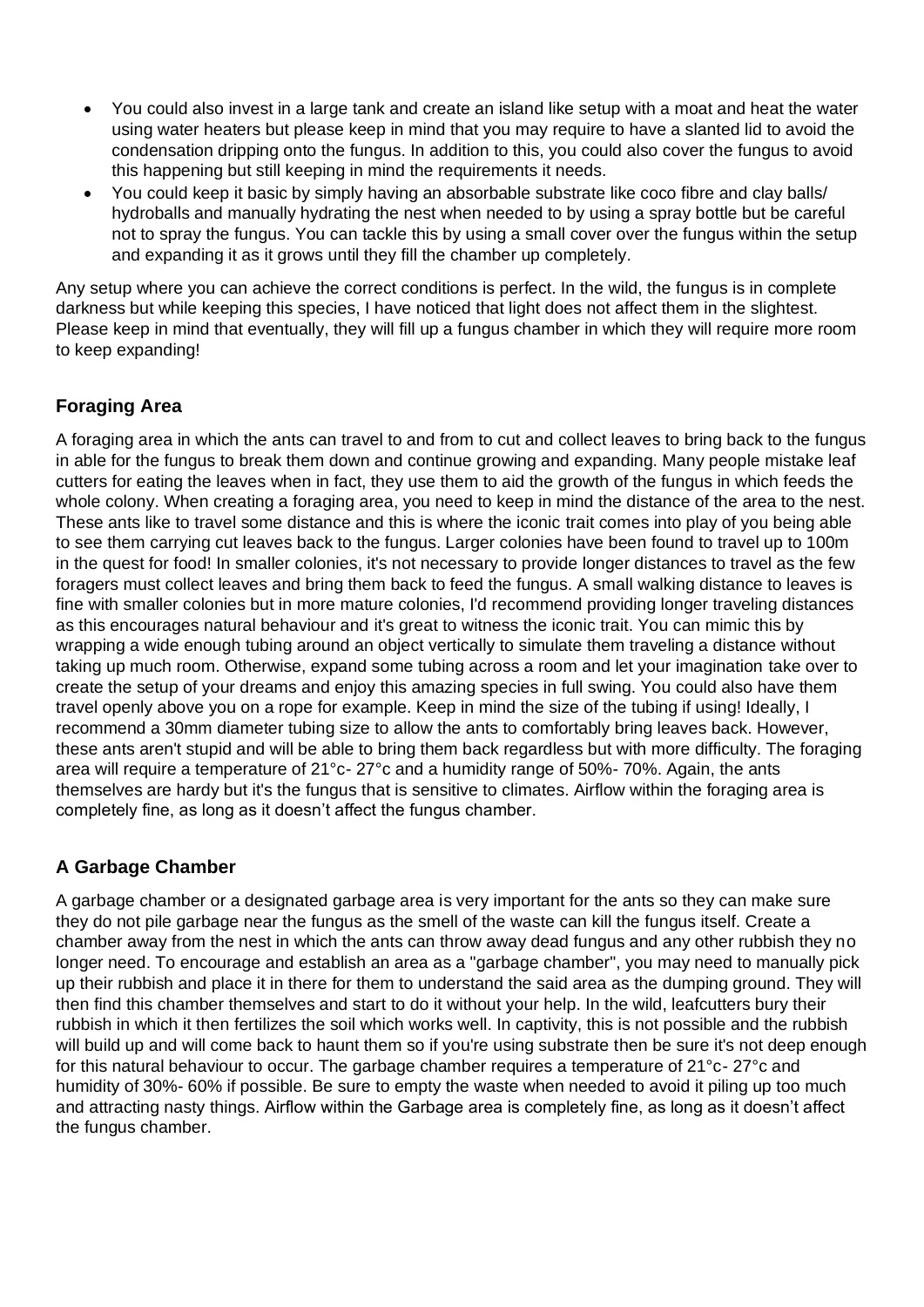**Fungus chamber: Temps 23°c- 26°c/ Humidity 90%-100% Foraging area: Temps 21°c- 28°c/ Humidity 50%- 70% Garbage chamber: Temps 21°- 28°c/ Humidity 30%- 60%**

## *Feeding Leaf Cutters*

During the summer, it's fairly easy to feed your colony due to there being numerous types of leaves and flowers available. During the winter it can become more difficult due to the decreased availability of leaves around. In the wild, leafcutters will alternate between different types of leaves to avoid over-harvesting a leaf type so it's important to alternate the leaf type regularly to encourage this behaviour and to give them a nice variety. I'd recommend alternating types of leaves/ flowers every other day and using a minimum of 3 different types to keep them interested. **When picking leaves, it is vital to ensure none have been sprayed with harmful chemicals like fungicide or pesticide**. Feeding your colony something that has been sprayed can be lethal as the ants will be oblivious to this and bring them back to the fungus which could kill it. To avoid this, I'd recommend collecting your leaves away from potential sprayed areas and plantations. Leaf cutters will rarely take on protein in the wild so this isn't necessary to provide this. Sweet foods like honey/ sugar water can distract the ants too much and cause them to abandon the care of the fungus so I would not recommend feeding this regularly. Maybe a very small amount once a month as a little treat! leaf cutters don't need a water source as they get enough water via the leaves they cut and the humidity in the air. It's recommended to water the leaves before feeding them to the ants to clean them and moisten them to provide extra humidity. I give my leaves a quick spray with water and check them over for any living things or potential pests before feeding them to the leafcutters.

## **Summer Feedings**

Flowers (not from florists) Evergreens (all year round)- privet, rose, bramble, elderberry etc Trees- oak, willow, acer etc Periwinkle Dandelion leaves Raspberry leaves Fern leaves (Typically, any leaves and flowers are worth a try as long as they haven't been sprayed)

## **Winter Alternate Feedings**

(When autumn comes, feeding becomes a little more difficult due to fewer leaves/ flowers available.)

Evergreens (all year round)- privet, rose, bramble, elderberry etc

Cooked sweet corn

Sultanas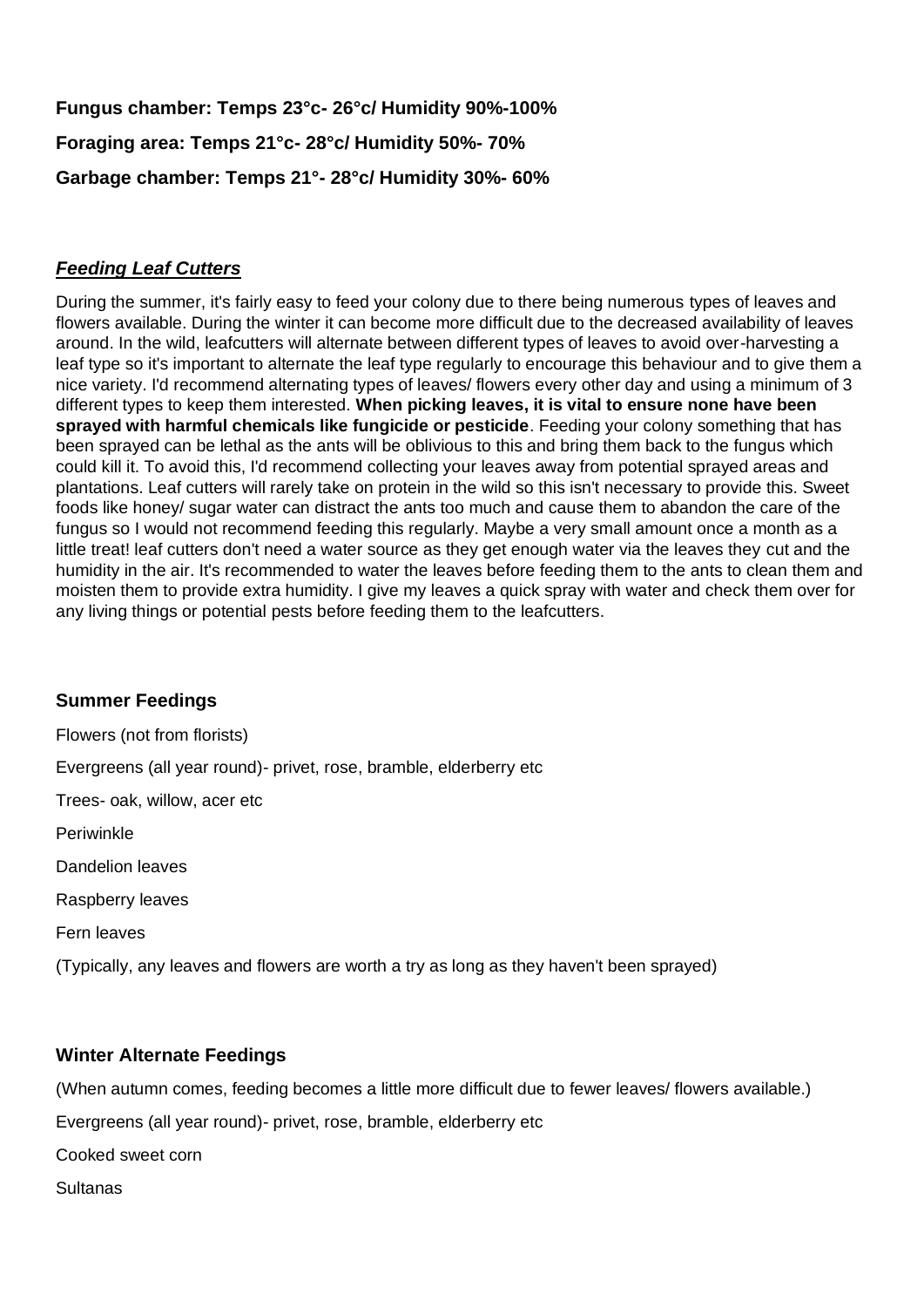**Oats** 

Cabbage and Kale

Fruit and Veg- Apple, Grape, Orange, Mango, Sprouts etc

**Spinach** 

Peanut shells

There are sites online where you can purchase organic exotic leaves (like banana leaves) all year round but make sure they're organic and safe for your colony. **If you struggle identifying leaves and flowers (like me) then there's mobile apps available for both Android and IOS that will identify leaves and flowers for you upon taking a picture. The one I use is called "Picture This". It is very useful!**

## *Arrival Of Your Colony*

When your colony arrives, it is essential to waste no time and put them into a setup with the required conditions immediately so it's recommended to have this ready before ordering. During delivery, the fungus will have broken up due to movement and this will expose visible brood and the queen when inspecting your new arrivals. This isn't an issue as they will repair the fungus within 1- 2 days. Do not be alarmed if they do not cut leaves for the first 48 hours, the ants will be hard at work on repairing the fungus and chucking away the dead parts but it's vital to give them the option of leaves in case they do want to cut. **Do not feed them any carbohydrates during this period as this will most certainly distract them during this vital time**. The fungus should appear white-ish with a darker top. The darker top is the construction area! this is the area they're adding to. A yellow fungus is a sign of dead fungus and upon arrival, the leafcutters will spend a couple of days cleaning up and repairing. It's recommended to feed them right away to get them comfortable and back into their original lifestyle as soon as possible!

Smaller colonies of leafcutters won't show much foraging activity but this is where the excitement comes in with being able to watch them grow and flourish right before your eyes!

#### *Useful Tips*

- Adding springtails to your setup is a good idea as they will aid you in staying on top of cleaning.
- Placing a small container upside down, over the top of your fungus within your setup is a good idea as this creates a "Mini climate". It will be sufficiently easier for the ants to adjust this mini climate to suit their needs. Expand the container covering the fungus when the fungus has nearly filled it and be sure to cut an entrance for them to come and go as they please.
- Use minimal moveable substrate or else the ants will bury their fungus underneath and proceed to nest under the soil which means it will restrict viewing pleasure and is harder to stay on top of environmental needs.
- Use some good quality Hygrometers and Thermometers to ensure your colony is receiving the correct stable environmental conditions.
- Provide minimal space for the first few weeks is a good idea so they can establish a nesting area without becoming overwhelmed and nesting in a place you do not want them to. Feeding them and collecting garbage all within one area for the first few weeks is a good idea and then open up the other two chambers when they have settled down.

#### *Questions?*